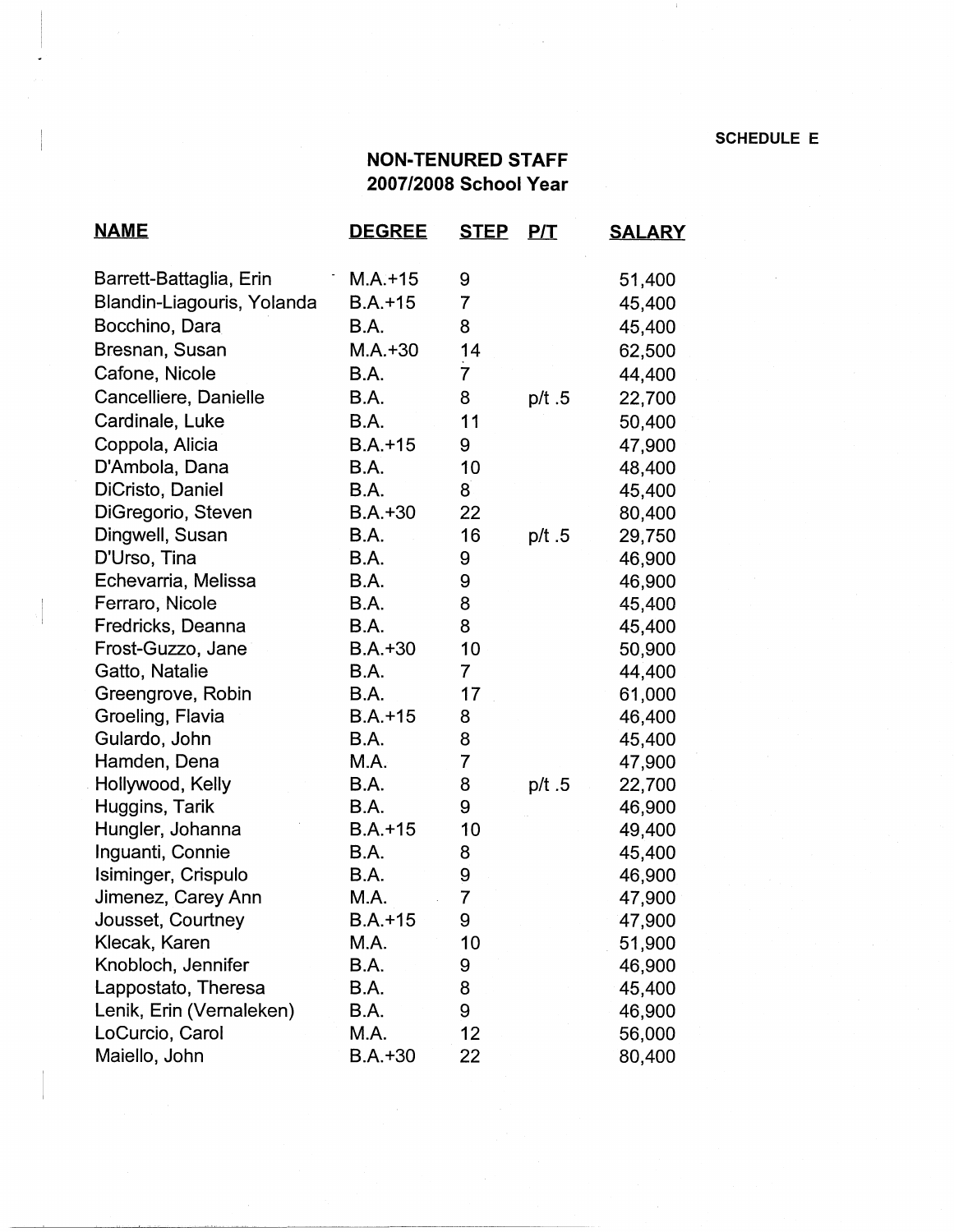## Page 2

| <u>NAME</u>             | <b>DEGREE</b> | <b>STEP</b>    | <u>P/T</u> | <u>SALARY</u> |
|-------------------------|---------------|----------------|------------|---------------|
| Markovic, Nikola        | B.A.          | 8              |            | 45,400        |
| Marra, Claudia          | B.A.          | 9              |            | 46,900        |
| Meola, Nicole           | B.A.          | $\overline{7}$ |            | 44,400        |
| Miller, Rebecca         | $B.A. + 15$   | 8              |            | 46,400        |
| Misner, Nicolette       | M.A.          | 10             |            | 51,900        |
| Mowrey, Jennifer Ann    | $B.A.+30$     | 8              |            | 47,400        |
| Naumoff, Michael        | Doc.          | 11             |            | 57,900        |
| O'Hagan, Megan (Hardie) | M.A.          | 9              |            | 50,400        |
| O'Keeffe, Katie Lynn    | M.A.          | $\overline{7}$ |            | 47,900        |
| Osetto, Danine          | M.A.          | 8              | p/t.5      | 24,450        |
| Pacella, Adelia         | M.A.          | 6              | p/t.5      | 23,250        |
| Pappalardo, Danielle    | B.A.          | $\overline{7}$ | p/t.5      | 22,200        |
| Pappas, Peggy           | M.A.          | 12             |            | 56,000        |
| Pate, Tara              | B.A.          | 9              |            | 46,900        |
| Pavlecka, Erika         | <b>B.A.</b>   | 8              |            | 45,400        |
| Peters, Janine          | $B.A.+15$     | 9              |            | 47,900        |
| Piacentini, Debra       | M.A.          | 12             |            | 56,000        |
| Picard, Mark            | B.A.          | 11             |            | 50,400        |
| Polk, Christine         | $M.A.+30$     | 11             |            | 55,900        |
| Rasczyk, Amanda         | B.A.          | $\overline{7}$ | p/t.5      | 22,200        |
| Rusert, Kimberly        | $M.A. + 30$   | 12             | p/t.5      | 29,000        |
| Ryder, Joniene          | B.A.          | $\overline{7}$ |            | 44,400        |
| Sanders, Marie          | B.A.          | 9              |            | 46,900        |
| SanGiovanni, Nicole     | B.A.          | 10             |            | 48,400        |
| Sasso, Frank            | $M.A. + 15$   | 12             |            | 57,000        |
| Sciarrillo, Lesley      | B.A.          | $\overline{7}$ |            | 44,400        |
| Sellari, Donald         | $B.A.+30$     | 15             |            | 60,000        |
| Simko, Joseph           | $B.A.+15$     | 9              |            | 47,900        |
| Smith, Peter            | $M.A.+30$     | 12             |            | 58,000        |
| Stark-Houck, Sandra     | M.A.          | 13             |            | 58,000        |
| Syme, Heather           | M.A.          | 10             |            | 51,900        |
| Tiene, Debra            | $B.A.+15$     | 8              | p/t.5      | 23,200        |
| Tirri, Stephanie        | B.A.          | 9              |            | 46,900        |
| Tirrito, Michael        | B.A.          | $\overline{7}$ |            | 44,400        |